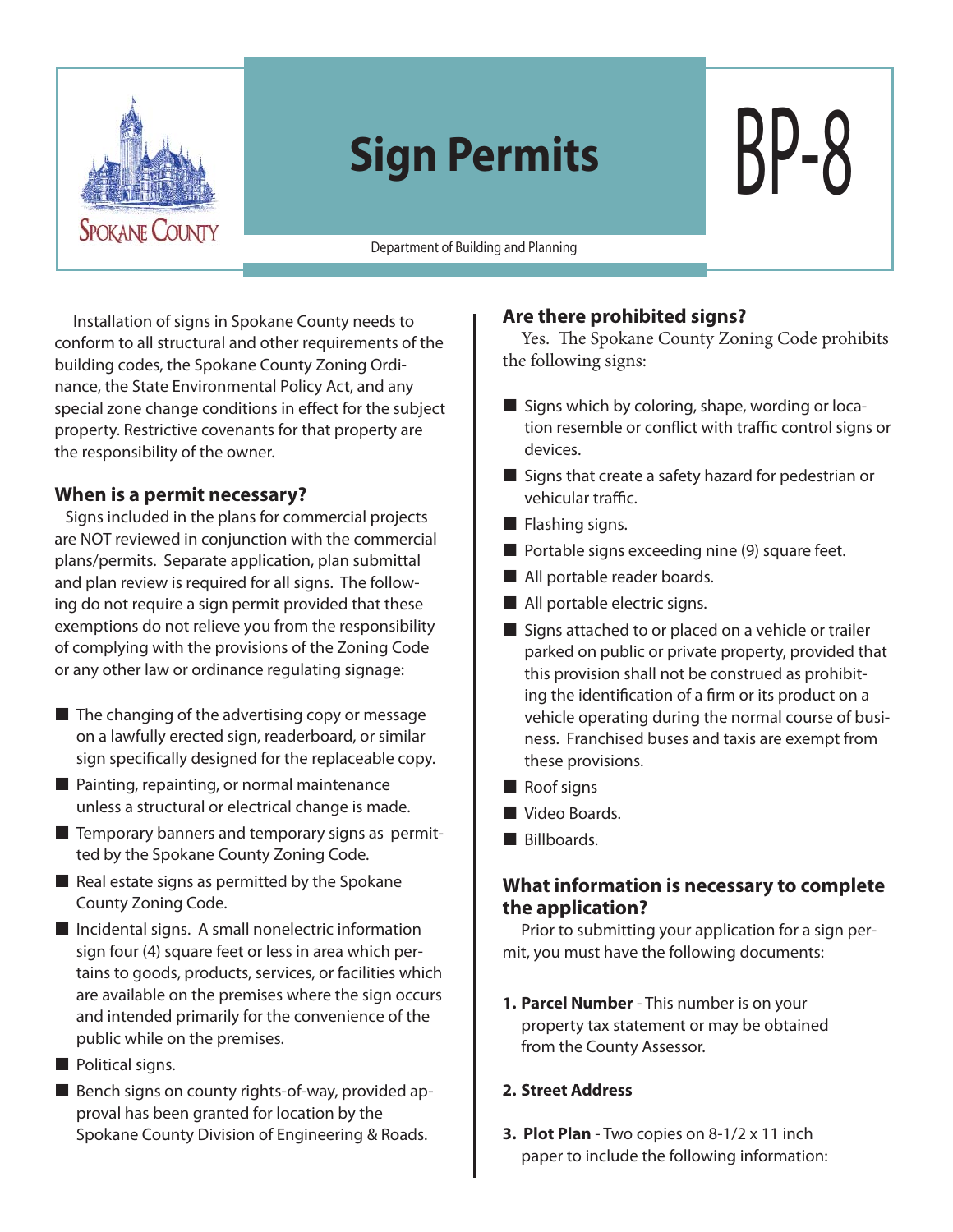- $\Box$  Location and dimensions of all property lines.
- $\Box$  Location, dimensions and use of all existing and proposed buildings/structures on the site showing distances from property lines. Signs CANNOT overhang property lines.
- □ Location, name or number of all streets and alleys adjacent to the site.
- $\Box$  Location of on-site parking and driveways.
- $\Box$  Location of all signs on the property.
- $\Box$  Include size and height.
- **4. Building Elevations.** For wall signs indicate the dimensions of the wall.
- **5. Construction Drawings** Two complete sets, including the name and address of the person who prepared them, drawn to scale. A licensed engineer's wet stamp and signature is required on each drawing for signs over 30 feet in height, or pole signs over 100 square feet in area regardless of height and flag signs over 10 feet in height. The engineering design should include reference to all connections to the pole or support structure, including bolting, welding and angle/ledger connections. Charts, tables, engineering calculations and methodology should be submitted if utilized and may be required for any sign.
	- **Foundation Plan:** 
		- − Shape and dimensions of the footing and foundation wall.
		- − Size and spacing of reinforcing.
		- − Concrete strength
	- Exterior Elevation:
		- − Vertical and horizontal dimensions.
		- − Description of structural members to include column sizes and thickness.
		- − Description and dimensions of copy on the sign.
		- − Details/engineering on method of anchoring sign face to pole (bolt size/ spacing, weld specifications)
	- Special inspection agency agreements, signed by the owner and special inspection agency completed for:
		- − Concrete over 2500 PSI
		- − Welding

− High strength bolting

# **How long will it take to process the permit?**

Most sign permits can be processed the same day.

## **How much will the permit cost?**

 Fees for processing the permit, providing land use review and inspections for the project shall be charged at the rate specified in department fee schedules. Please refer to the current fee schedule or consult with department staff.

## **Will I need other permits or approvals in conjunction with my application?**

- $\blacksquare$  Each zone classification in Spokane County has different sign restrictions and the Division of Building & Planning will review for compliance with applicable requirements.
- No signs are allowed in the public rights-of-way. The Division of Engineering and Roads will review for clear view and location adjacent to the right-of-way.
- $\blacksquare$  Some locations are subject to the Scenic Vistas Act. Contact the Washington State Department of Transportation.
- **E** Electrical permits are obtained from the Washington State Department of Labor & Industries.

## **What inspections will be required?**

- Footings prior to the placement of concrete.
- Special Inspections for concrete, bolting and welding.
- **Final approval.**

## **Other Brochures that may be helpful**

- BP-4 *Permit Fee Schedule*
- BP-31 *Rules, Regulations and Red Tape*
- BP-33 *Commercial Site Plans*
- BP-39 *Addressing*
- BP-40 *Information Directory*

#### **For more information or an appointment contact:**

Spokane County Public Works Department of Building and Planning 1026 W. Broadway Avenue Spokane, WA 99260-0050 (509) 477-3675 bp@spokanecounty.org http://www.spokanecounty.org/bp